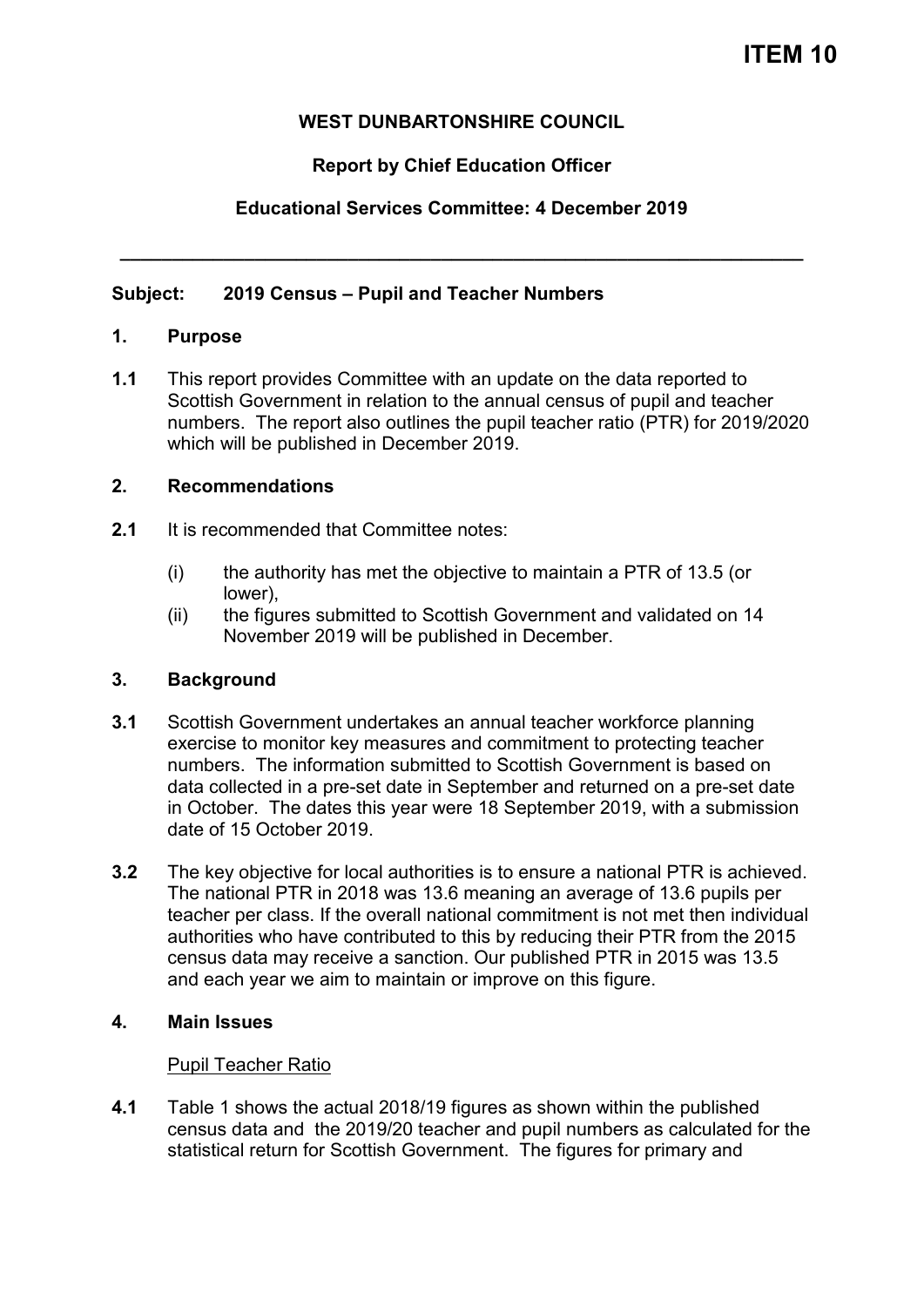secondary schools include posts funded from Scottish Government monies, the Scottish Attainment Challenge and Pupil Equity Fund.

There has been an increase of 27 teachers in comparison with the previous year. The main reason for this is the increase in our probationer teacher allocation, an increase in SAC/PEF funded posts, and a lower than projected increase in the pupil roll.

| Year    | <b>ELC</b> | <b>Primary</b><br><b>Schools</b> | <b>Secondary</b><br><b>Schools</b> | <b>Special</b><br><b>Schools</b> | <b>Centrally</b><br><b>Employed</b> | Total<br><b>FTE</b> |
|---------|------------|----------------------------------|------------------------------------|----------------------------------|-------------------------------------|---------------------|
| 2018/19 | 9          | 460                              | 430                                | 49                               | 17                                  | 965                 |
| 2019/20 | 1つ         | 468                              | 450                                | 49                               | 13                                  | 992                 |

|  | Table 1 - Teachers in schools - All sectors (including Early Learning and Childcare) |  |
|--|--------------------------------------------------------------------------------------|--|
|--|--------------------------------------------------------------------------------------|--|

 *( figures may not sum to total due to rounding*).

**4.3** Table 2 shows total teacher numbers (including primary, secondary, special and centrally employed but **excluding** ELC). The PTR is calculated by dividing the number of pupils by the total of teachers at Census date, **excluding** those within ELC centres. As this figure includes posts funded from Scottish Government monies this reflects favourably on the PTR.

| Table 2 – Teachers in schools / PTR (all sectors excluding ELC) |  |  |
|-----------------------------------------------------------------|--|--|
|                                                                 |  |  |

| Year    | Primary<br><b>Schools</b> | <b>Secondary</b><br><b>Schools</b> | <b>Special</b><br><b>Schools</b> | <b>Centrally</b><br><b>Employed</b> | <b>Total</b><br><b>FTE</b> | <b>Pupil</b><br>Nos. | <b>PTR</b> |
|---------|---------------------------|------------------------------------|----------------------------------|-------------------------------------|----------------------------|----------------------|------------|
| 2018/19 | 460                       | 430                                | 49                               | 17                                  | 956                        | 12560                | 13.1       |
| 2019/20 | 468                       | 450                                | 49                               | 13                                  | 980                        | 12569                | 12.8       |

 *( figures may not sum to total due to rounding*).

**4.4** To monitor whether our commitment to maintain a PTR of 13.5 or improve the PTR, posts funded from Scottish Government monies require to be excluded. Table 3 provides the PTR when these posts are removed, and shows an increase of 17 FTE which resulted in the PTR moving from 13.5 to 13.3.

| Table 3 – Teachers in schools / PTR (all sectors excluding ELC and funded posts) |  |  |
|----------------------------------------------------------------------------------|--|--|
|----------------------------------------------------------------------------------|--|--|

| Year    | <b>Primary</b><br><b>Schools</b> | Secondary<br><b>Schools</b> | <b>Special</b><br><b>Schools</b> | <b>Centrally</b><br><b>Employed</b> | <b>LESS</b><br><b>Funded</b><br><b>Posts</b> | <b>Total</b><br><b>FTE</b> | <b>Pupil</b><br>Nos. | <b>PTR</b> |
|---------|----------------------------------|-----------------------------|----------------------------------|-------------------------------------|----------------------------------------------|----------------------------|----------------------|------------|
| 2018/19 | 460                              | 430                         | 49                               |                                     | 26                                           | 930                        | 12560                | 13.5       |
| 2019/20 | 468                              | 450                         | 49                               | 13                                  | 33                                           | 947                        | 12569                | 13.3       |

 *( figures may not sum to total due to rounding*).

Issues Impacting on Teacher Numbers

**4.5** Whilst all efforts are made to maintain teacher numbers it is recognised that factors such as teacher shortages and probationer allocation can impact on numbers. The previous recruitment initiatives undertaken, which included offering permanent to authority posts, commencing recruitment earlier to retain probationer teachers, co-ordinating volunteer placements and working/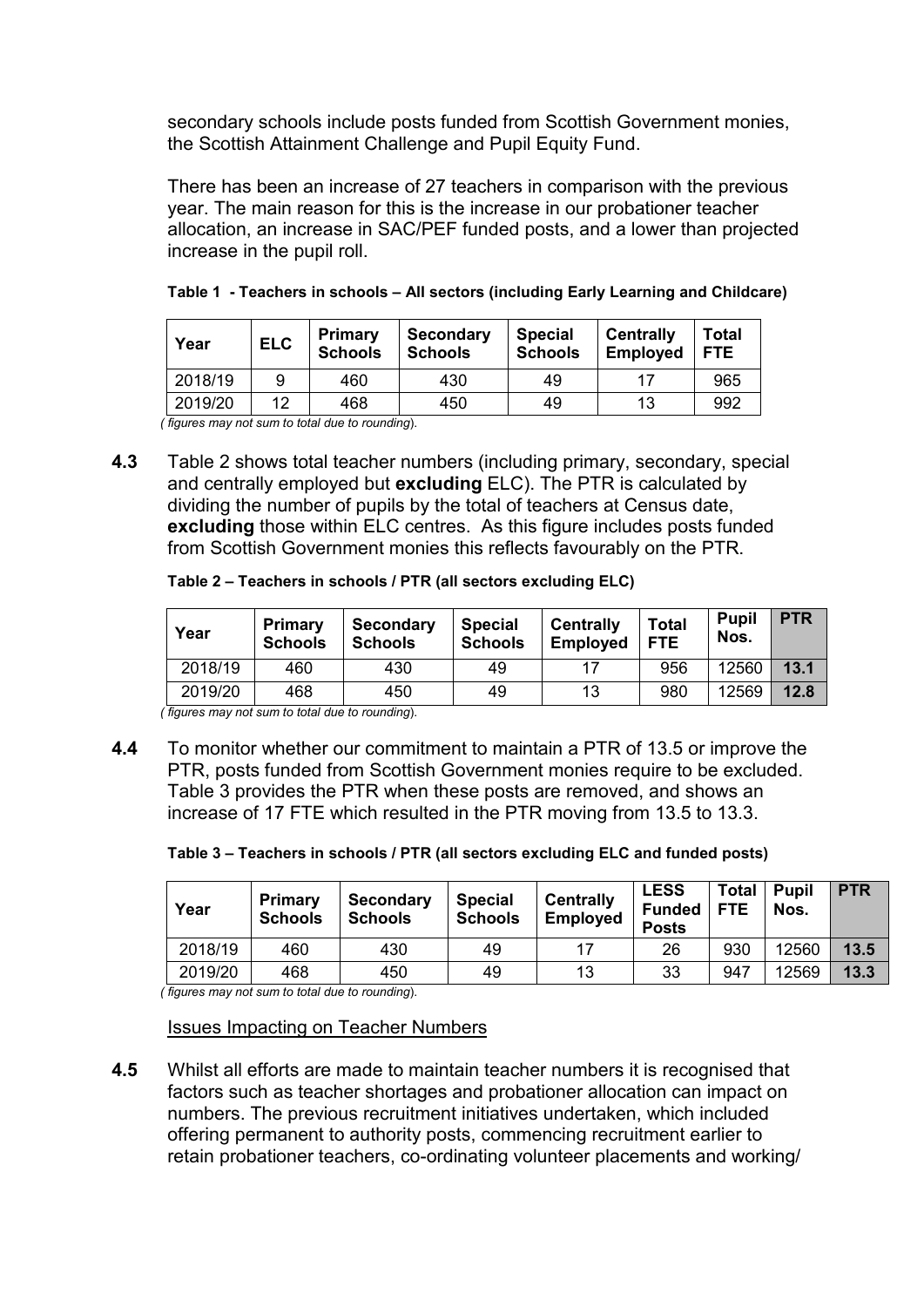closely with the Return to Teaching Course at Strathclyde University enabled us to manage recruitment requirements.

### Probationer Allocation

**4.6** The Scottish Government sets an annual target for the number of places for probationers that each local authority needs in order to contribute to the national deployment of probationers and contribute to the development of the future workforce. Table 4 details our bid for probationers for 2019/20 and the allocation.

| <b>Sector</b> | Target | <b>WDC</b><br><b>Bid</b> | <b>Allocated</b> | <b>Actual at</b><br><b>Census</b> |
|---------------|--------|--------------------------|------------------|-----------------------------------|
| Primary       | 41     | 38                       | 48               | 42                                |
| Secondary     | 36     | 43                       | 46               | 12                                |
| <b>c</b> otal |        | 81                       | 94               | 84                                |

#### **Table 4 – Probationer Teacher Breakdown**

- **4.7** The WDC bid is normally higher than the target as there is an expected 12% drop off from the number of probationers allocated and the final number who come to the authority.
- **4.8** At census date 84 probationers were in post (42 primary and 42 secondary), a significant increase of 26 allocated probationers from the previous year. This demonstrates that the efforts made by Scottish Government to promote teaching as a career have been effective and encouraged individuals to train in the profession. This increase contributed to the improved PTR for 2019, and recognition of the increase in probationer allocation will be factored into the annual staffing exercise for 2020/2021.

#### **5. People Implications**

**5.1** There are no specific people implications arising from this report.

#### **6. Financial Implications**

**6.1** There may be potential financial sanctions as part of the local government settlement for failing to maintain teacher numbers. The allocation of probationers was met from the existing staffing budgets.

#### **7. Risk Analysis**

- **7.1** Failure to maintain an adequate PTR may result in a financial penalty to WDC.
- **7.2** Failure to maintain an adequate PTR would impact on the learning and teaching environment.